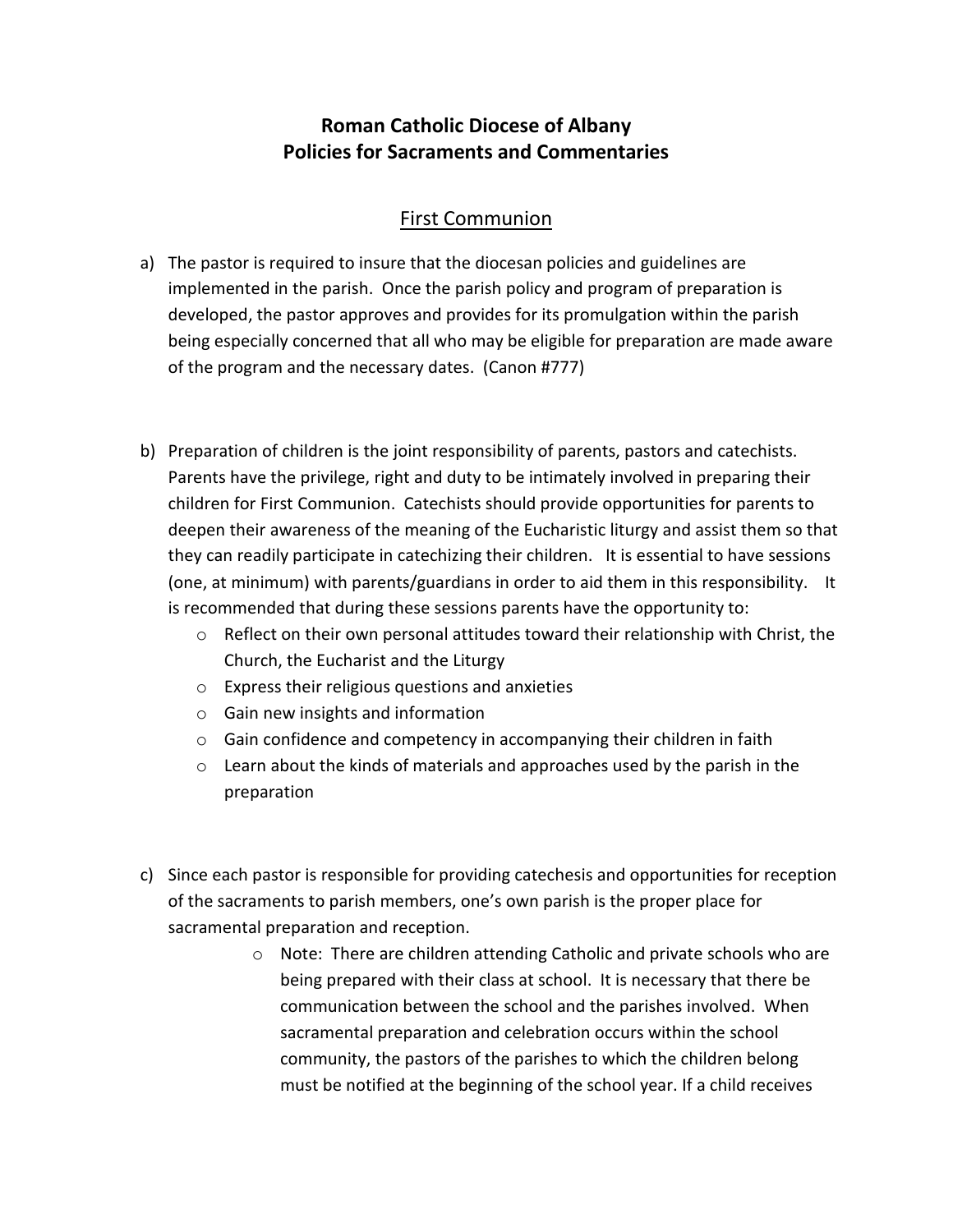First Communion with a school class, opportunity could then be provided within his/her parish to celebrate there with the family and the parish faith community.

- d) A baptized child must receive adequate catechesis according to his or her age level for the Sacrament of Reconciliation before formal catechesis in preparation for First Communion.
- e) Children's catechesis for First Communion must be conducted separately from introductory catechesis for the Sacrament of Reconciliation in order that the specific identity of each sacrament is apparent and given its own concentrated preparation. There should be a time lapse of at least two or three months between each catechesis in order to honor the uniqueness of each sacrament.
- f) Catechesis on Eucharist should be consistent with the particular age level of those being catechized.
- g) Parents, child, pastor, catechist and catechetical leader should decide collaboratively when a child is ready for First Communion. *Criteria for discerning readiness for First Communion are these: A developing relationship with Jesus and with the Body of Christ; a desire to receive the Eucharist; a familiarity with the movements, prayers, gestures of the Mass and their connection to life; a sense of "real presence" – that the bread of the Eucharist is not ordinary bread, but Jesus coming to us in a special way.*
- h) After the necessary catechesis and adequate understanding of the Eucharist, no child shall be deprived of the right to receive the Eucharist once s/he expresses a desire for it.
- i) Children with special needs should be prepared to celebrate the Eucharist to the extent of their capabilities.
- j) Catechesis of adults for first reception of Eucharist should follow what is prescribed for the catechumen in the Rite of Christian Initiation of Adults.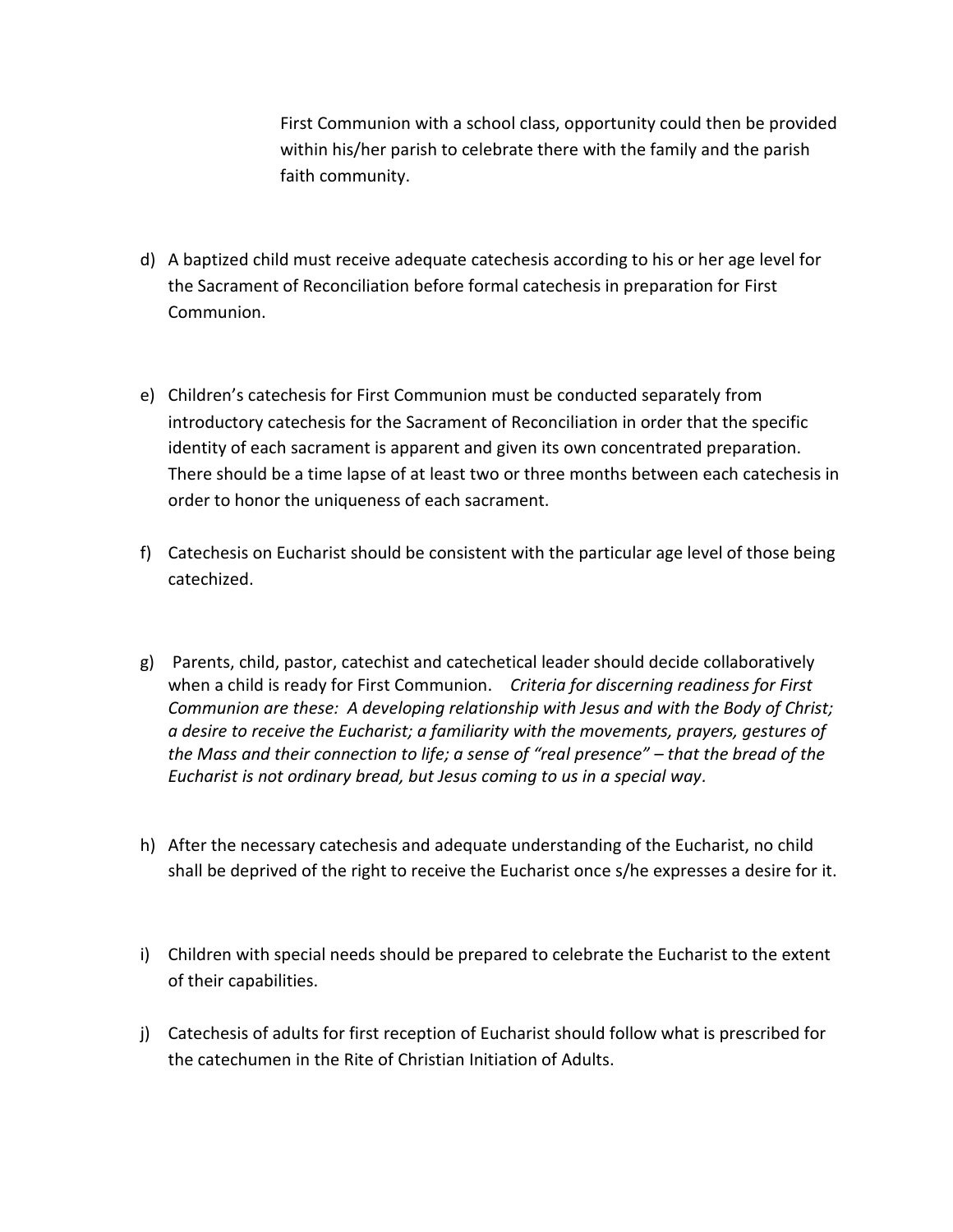## First Reconciliation

- a) The pastor is required to insure that the diocesan policies and guidelines are implemented in the parish. Once the parish policy and program of preparation is developed, the pastor approves and provides for its promulgation within the parish being especially concerned that all who may be eligible for preparation are made aware of the program and the necessary dates. (Canon #777)
- b) Preparation of children is the joint responsibility of parents, pastors and catechists. Parents have the privilege, right and duty to be intimately involved in preparing their children for First Reconciliation. Catechists should provide opportunities for parents to deepen their awareness of the meaning of the Sacrament of Reconciliation and assist them so that they can readily participate in catechizing their children. It is essential to have sessions (one, at minimum) with parents/guardians in order to aid them in this responsibility. It is recommended that during these sessions parents have the opportunity to:
	- $\circ$  Reflect on their own personal attitudes toward their relationship with Christ, the Church, the Sacrament of Reconciliation.
	- o Express their religious questions and anxieties
	- o Gain new insights and information
	- o Gain confidence and competency in accompanying their children in faith
	- $\circ$  Learn about the kinds of materials and approaches used by the parish in the preparation
	- $\circ$  Learn about the kinds of materials and approaches used by the parish in the preparation
- c) A child must receive adequate catechesis according to his or her age level on the Sacrament of Reconciliation before formal catechesis in preparation for First Communion.
- d) Children's introductory catechesis for the sacrament of Reconciliation must be conducted separately from catechesis for First Communion in order that the specific identity of each sacrament is apparent and given its own concentrated preparation. There should be a lapse of at least two or three months between each catechesis in order to honor the uniqueness of each sacrament. *It is suggested that catechesis for First Reconciliation be conducted in the fall, with the celebration of the sacrament in the*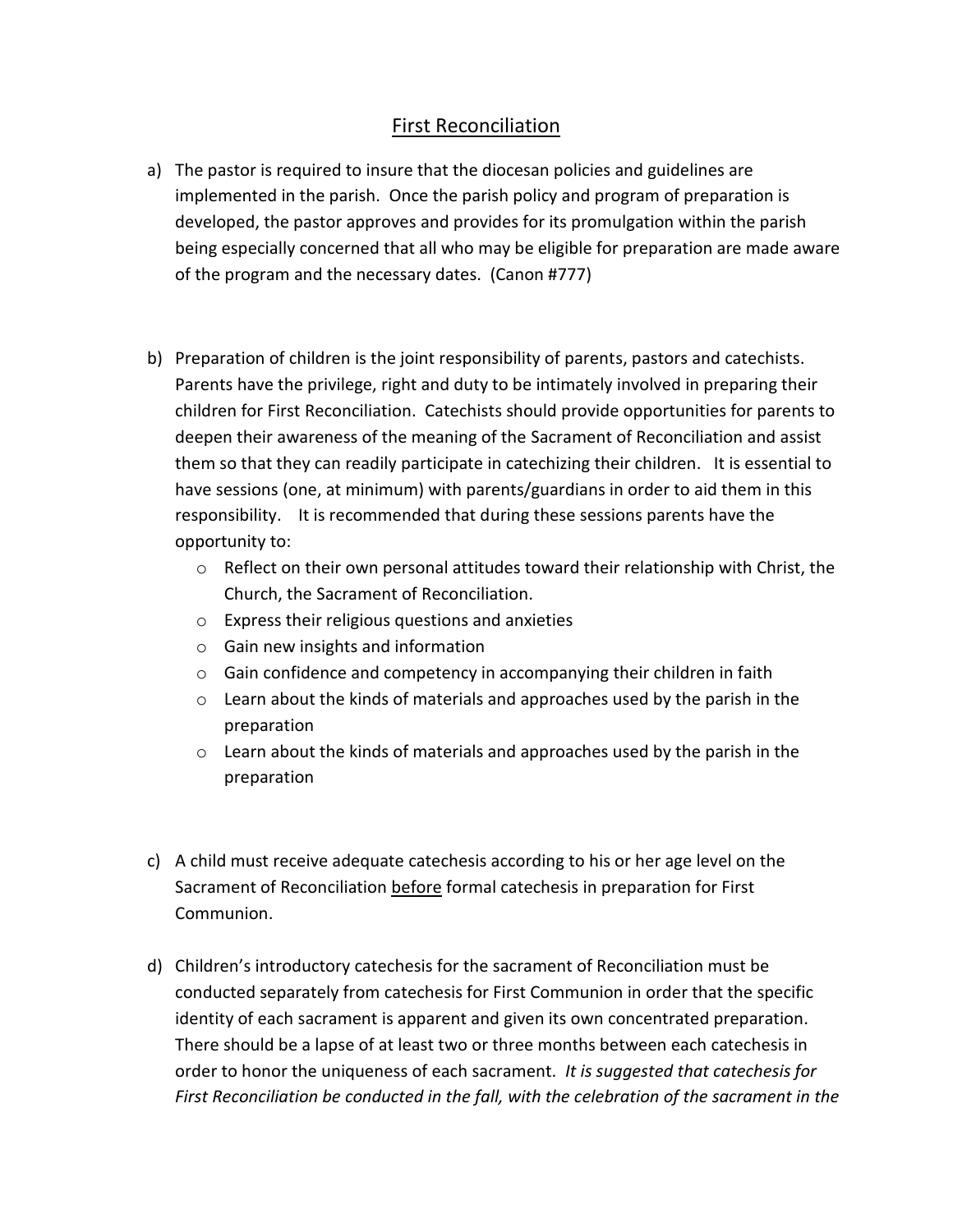*season of Advent or before. The catechesis for First Communion can be conducted in the winter/spring with the celebration of First Communion in the Easter season.*

- e) The catechesis for Reconciliation should be simple and on the level of the child's understanding, respecting the natural disposition, ability, age and circumstances of each child. *Most catechetical materials for children of age 7 (Grade 2) include an ageappropriate catechesis for First Reconciliation within the Grade 2 syllabus. Others are written for a particular age range (younger children, ages 6 -8, or older, ages 9-11), or family-centered.*
- f) After the necessary catechesis and adequate understanding of Reconciliation, no child shall be deprived of the right to receive Reconciliation once s/he expresses the desire for it.
- g) The opportunity to celebrate the Sacrament of Reconciliation must be offered before the reception of First Communion. *However, no child should ever implicitly or explicitly feel coerced into receiving the sacrament before First Communion. A child's reception of First Communion does not depend on his/her having first received the Sacrament of Reconciliation. On the other hand, no child/family should ever be implicitly or explicitly coerced into delaying First Reconciliation*.
- h) The Sacrament of Reconciliation should be celebrated with due attention to a personal encounter with the Lord in a friendly, prayerful atmosphere. We recommend a communal celebration with the opportunity for a private reconciliation as the most appropriate celebration at this time. *Some suggested options are the following:* 
	- $\circ$  A communal service for all children completing the introductory catechesis for the sacrament – late fall or Advent.
	- $\circ$  A Advent communal service for all children in the entire faith formation program
	- $\circ$  A communal service designed for families, that may be preceded by a family retreat
	- o Inclusion of First Reconciliation candidates at the parish's communal Reconciliation service
- i) First Reconciliation should be the beginning of an ongoing catechesis and celebration of this sacrament throughout life. *Ideally, ongoing and developmental catechesis for this sacrament should take place at each grade level and ongoing opportunities for*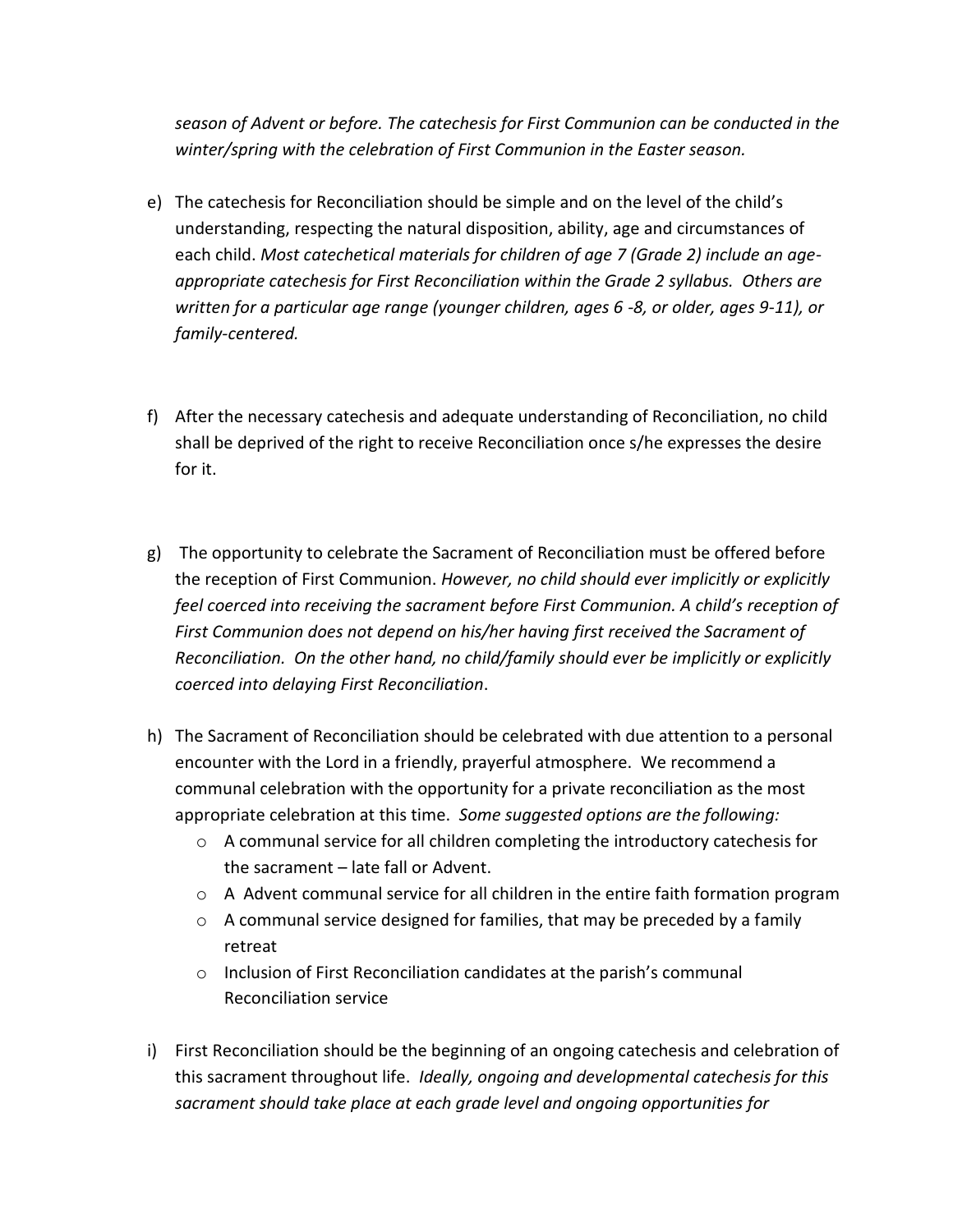*celebration presented in special communal celebrations such as grade four, six, eight, ten, if possible.*

j) Children with special needs should be prepared to celebrate Reconciliation to the extent of their capabilities.



## Confirmation

- a) The Bishop, as spiritual leader of the diocesan community, is the ordinary minister of the sacrament of Confirmation. The priest may administer the sacrament to those to be received in full communion with the Church, and those in danger of death. (Canon 883)
- b) The pastor is required to insure that the diocesan policies and guidelines are implemented in the parish. Once the parish policy and program of preparation is developed, the pastor approves and provides for its promulgation within the parish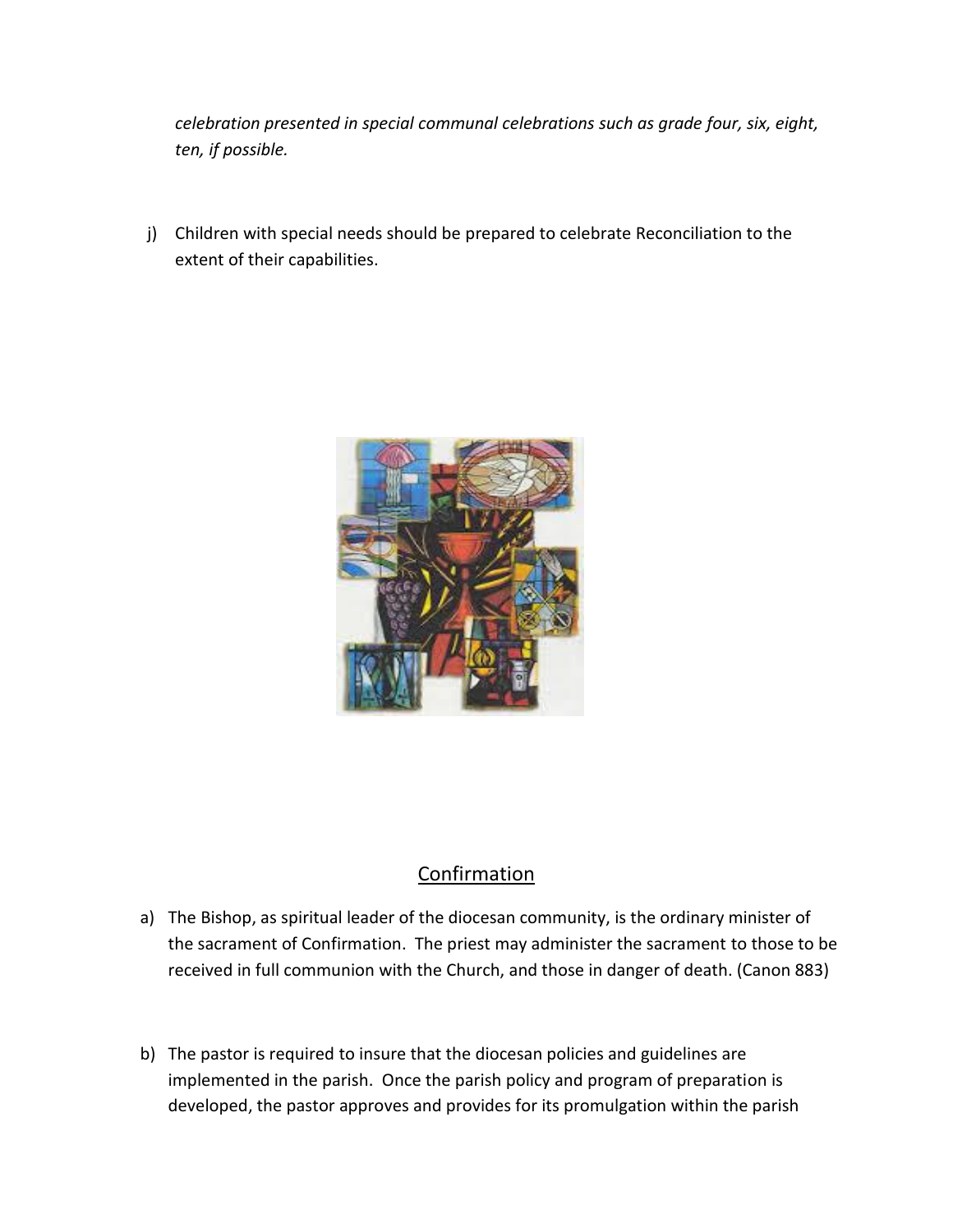being especially concerned that all who may be eligible for preparation are made aware of the program and the necessary dates. (Canon 889-890)

- c) The one to be confirmed should be baptized, properly instructed and free to renew baptismal promises.
- d) The candidate must be in tenth grade or at least fifteen years old. *The reason the age is expressed in this manner is to take into account an exception which is not that uncommon. Normally, a 15-year old is in Grade 10. However, if a young person was held back in school in Grade 9, yet would normally be in Grade 10, s/he would be allowed to enter the immediate preparation component if s/he is 15 and all the parish prerequisites have been met. On the other hand, a young person normally in Grade 9, who turns 15 during the year, would not have reached the minimum age for candidacy.*
- e) Retaining the baptismal name at Confirmation witnesses to the intimate relationship between Baptism and Confirmation. However, other Christian names may be chosen at this time. A newly chosen name does not have to be gender consistent. *The preference is for the baptismal name, however, if another name is chosen, you may wish to highlight its significance by asking the candidate to research the life of the person whose name was chosen.*
- f) Each candidate should have a sponsor. The sponsor may be the same as the candidate's baptismal sponsor (Canon 893). The sponsor must have completed the sixteenth year and be fully initiated through the sacrament of Baptism, Confirmation and Eucharist. In addition, the sponsor is to have the appropriate qualifications and intention of performing the role through a life of harmony with the faith and must be someone other than the candidate's parents. (Canon 874) *Encourage young people to choose sponsors based on a personal relationship and willingness of the sponsor to deal with matters of faith and life both now and in the future. The sponsor should be a fully initiated, practicing Catholic who models a mature personal and communal faith consciousness. A sponsor is more than an honorary "stand-in", and the parish may wish to highlight their role by involving sponsors in some aspects of the immediate preparation, other than just the rehearsal.*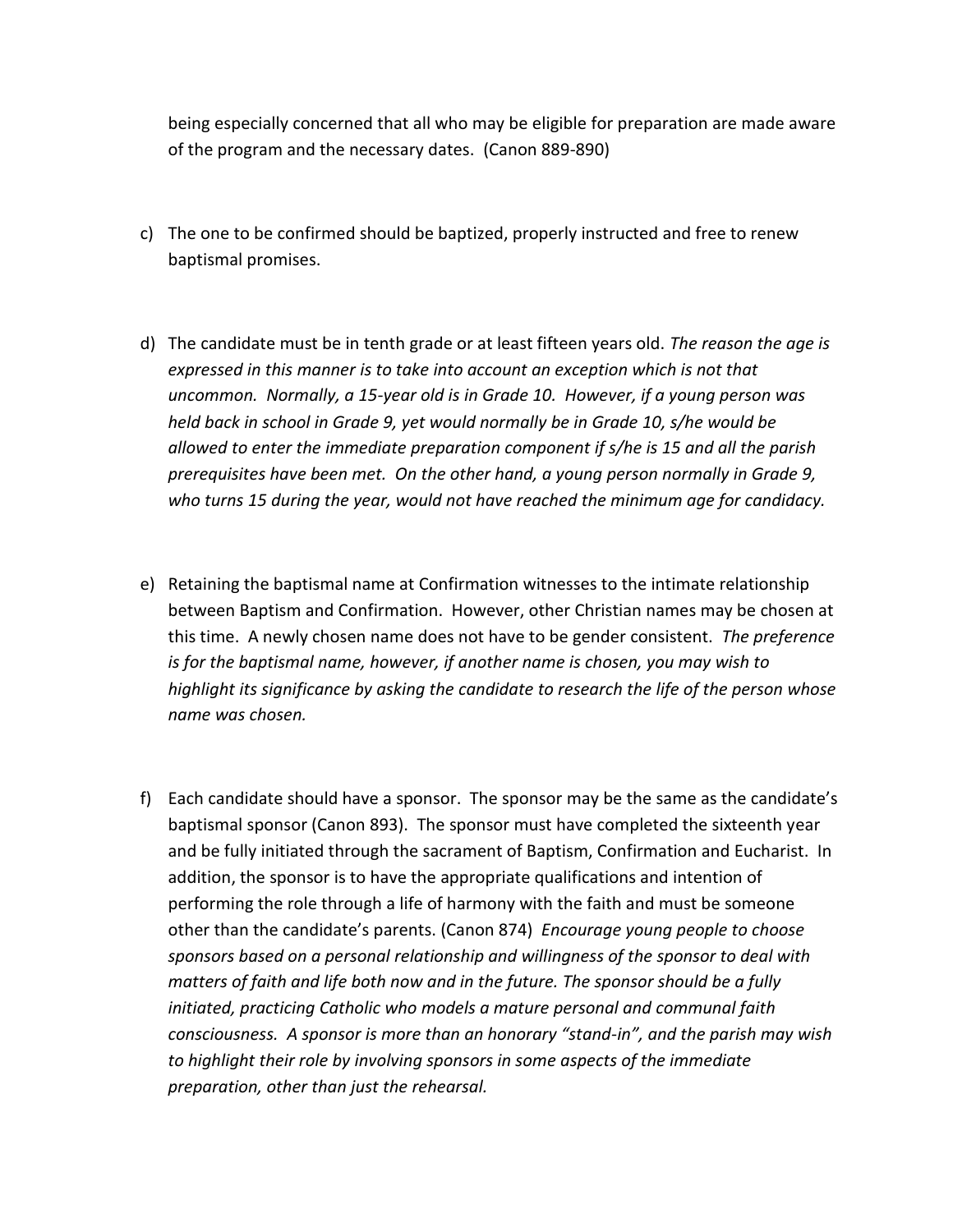- g) Young people must be actively participating in faith formation in their parish or Catholic school for at least one full year before they begin the immediate preparation for Confirmation. *Although it is the right of a baptized person to be confirmed, the parish has the obligation to insure the integrity of the sacrament , the faith community and the candidate, by providing the opportunity for at least a minimum catechesis according to the candidate's ability before entering immediate preparation. Often a parish's catechetical prerequisites take more than one year to complete. For a youth who is uncatechized or who has major gaps in his/her faith formation, an individual assessment needs to be made and the program tailored to his/her situation offered wherever possible.*
- h) The decision to seek Confirmation should be based on the person's desire to assume the responsibilities of a confirmed Catholic and willingness to participate in the parish's immediate preparation program. *It is best not to make the assumption that all young people in a particular grade or group are ready to pursue Confirmation preparation. Rather, it is best to invite those eligible to pursue the preparation at their own initiative.*
- i) One program of immediate preparation for Confirmation is to be offered to youth of both parochial and public high schools, as well as home-schooled teens. This program should be structured and explained in such a way that Catholic high school students and their parents clearly understand what responsibilities and events pertain to them. *Sacramental preparation is different than the regular catechetical program of the parish or the school. Youth in both the parish faith formation or youth ministry program and the Catholic School are expected to request Confirmation in the parish when they are ready to do so. Even though they have had their foundational catechesis in different venues, they will be together in the immediate preparation period. It is imperative that the parish be very clear with the Catholic high school students and their parents about the fact that the parish offers the immediate preparation prior to the Sacrament of Confirmation, and the Catholic school does not, and what the immediate preparation entails.*
- j) The immediate preparation for Confirmation is short-term and emphasizes the relationship between Confirmation and Baptism, the role of the Holy Spirit in the Church and in their personal lives, the decision for discipleship as a Catholic Christian, the